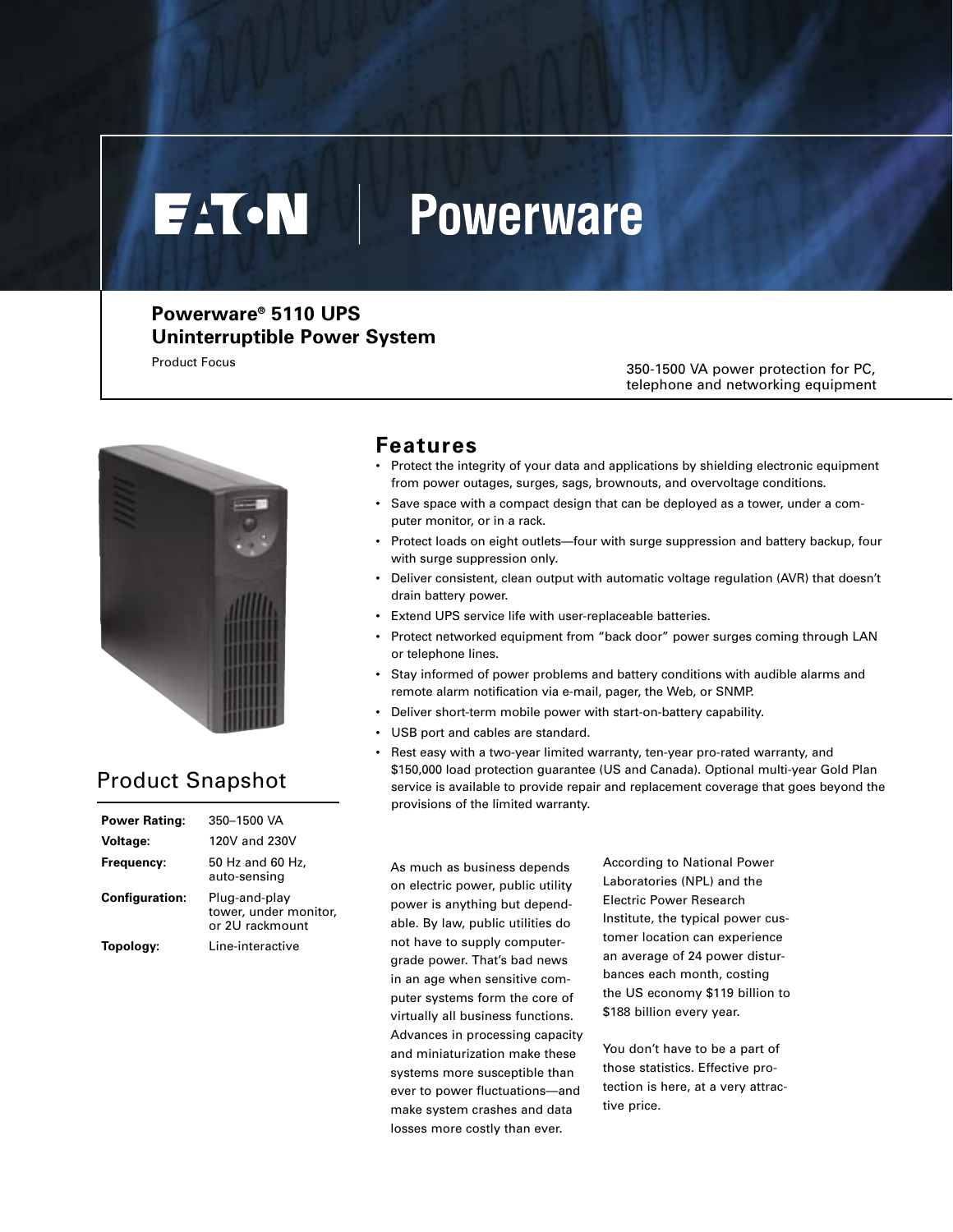# **Introducing the Powerware 5110 UPS**

The Powerware 5110 uninterruptible power system (UPS) provides a layer of defense between your equipment and raw utility power. This line-interactive UPS constantly safeguards your systems from power outages, surges, sags, brownouts, and overvoltage conditions—and provides varying degrees of protection from other power problems as well. If utility power is interrupted, even briefly, the Powerware 5110 UPS transfers to battery power.

#### **Affordable Protection for Small to Medium Organizations**

Incorporating more than 40 years of UPS design experience, the Powerware 5110 UPS provides cost-effective power management, backup power, and power quality for office

workstations, PBX or key telephone systems, servers, small network nodes, point-of-sale systems, and computer peripheral devices. This UPS is ideal for any small- to mid-sized business or institutional setting where reliable power must be provided at an affordable price.

#### **Automatic Voltage Regulation (AVR)—Clean Power Without Draining the Battery**

The Powerware 5110 UPS uses AVR to smooth out wide fluctuations in input voltage. If input voltage varies as much as 25 percent over or 23 percent under nominal voltage—which can easily happen when running on generator power or in severe environments—the Powerware 5110 UPS accepts this inconsistent voltage and delivers clean, consistent output for protected equipment. AVR

enables you to work through even the most frequent brownouts and power sags.

Unlike typical line-interactive systems, the Powerware 5110 UPS does not switch back and forth to battery power to accomplish this voltage regulation—which would shorten battery life and increase battery replacement costs. As a result, battery power is conserved for when you really need it.

#### **Eight Outlets in a Low-profile Tower or Rackmount Package**

The Powerware 5110 UPS occupies a small footprint—about the size of a dictionary for lowpower units (350–700 VA), or a sleek tower for higher-rated models (1000–1500 VA). This tower package fits easily under a monitor or can be rackmounted in only 2U of rack space.

The cost-effective design features eight outlets, four with surge protection and battery backup and four with surge protection only. You can plug less critical equipment, such as printers or monitors, into surgeprotection-only outlets that do not drain battery power.

#### **Protection for Data Lines**

Incoming power lines aren't the only source of damaging surges. Power also travels across network links, such as LANs and telephone lines. The Powerware 5110 UPS uses an integral network transient protector to safeguard network-connected equipment—such as fax machines, modems, or electronic telephones—from "back door" power surges coming through network or phone wiring.

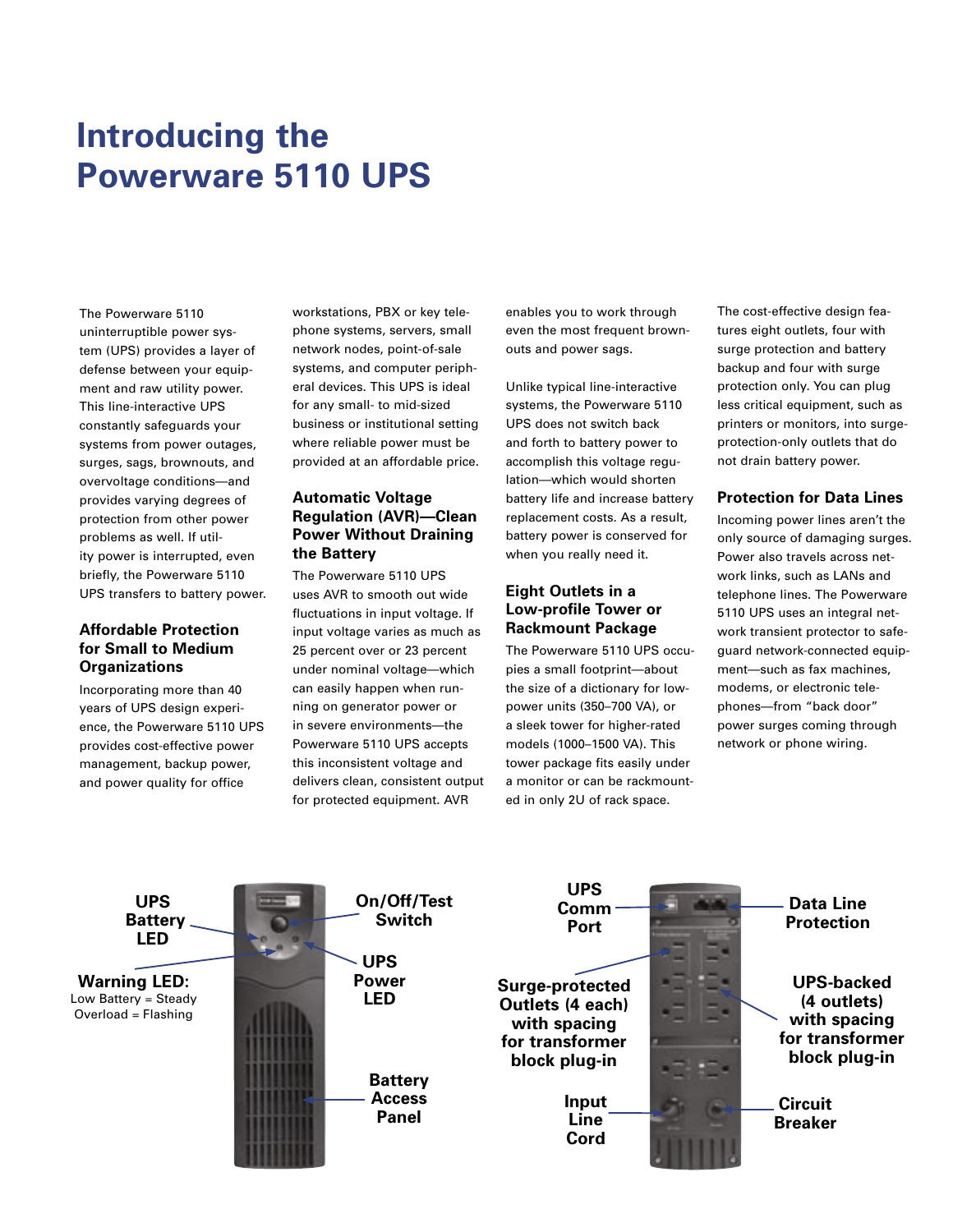**The Powerware 5110 UPS delivers confidence confidence that your vital business equipment is protected and confidence that Eaton will be there with you for the long term.**

#### **Short-term Power for Mobile Applications**

The Powerware 5110 UPS supports start-on-battery capability, which means you can unplug the UPS from utility power, then restart and run it from battery power elsewhere. This capability offers tremendous flexibility for short-term powering needs, such as in mobile offices or service vans.

#### **User-replaceable Batteries for Extended Service Life**

Many UPS products in this range are useful only up to the service life of their batteries. When the battery fails, the unit is worthless. Not so with the Powerware 5110 UPS. You can replace the batteries yourself—a simple process that can be performed by easy access through the front panel. When the audible alarm indicates that batteries need replacing, you can safely and easily install

supplied batteries and remove the old batteries for proper disposal and recycling. You can also choose to return the entire unit for repair or battery replacement under our warranty and service programs.

#### **Easy-to-understand LEDs and Audible Alarms**

You never have to guess about the status and condition of your Powerware 5110 UPS. Simple LED indicators and audible alarms warn of power problems and low battery conditions. The Battery LED illuminates when the UPS is operating on battery power. The Warning LED turns on when the battery is low and flashes under overload conditions.

#### **Remote UPS Monitoring from Anywhere**

You don't have to be within sight of the UPS to stay informed. You can connect the Powerware 5110 UPS to a network using the built-in USB



port, and monitor its working status. The UPS comes with Powerware LanSafe™ software, free of charge. This UPS management software gives you control and visibility over all your UPSs, using an intuitive, graphical interface.

#### **Warranty Coverage with Load Protection Guarantee**

Rest easy with industry-leading protection from Eaton. The Powerware 5110 UPS is backed by a two-year limited warranty,

a ten-year pro-rated warranty, and a \$150,000 load protection guarantee. We're that confident of the performance and reliability of the Powerware 5110 UPS.

To find out more about how the Powerware 5110 UPS can protect your critical equipment, applications, and data: **www.powerware.com 800-356-5794**

#### BATTERY RUN TIMES (IN MINUTES)

| VA   | <b>50W</b> | 100W | <b>150W</b> | <b>200W</b> | <b>250W</b> | 350W | 400W | 500W | 600W | 700W | 800W | 900W |
|------|------------|------|-------------|-------------|-------------|------|------|------|------|------|------|------|
| 350  | 31         | 12   |             |             |             |      |      |      |      |      |      |      |
| 500  | 43         |      |             |             |             |      |      |      |      |      |      |      |
| 700  | 53         | 30   |             |             |             |      |      |      |      |      |      |      |
| 1000 |            | 64   |             | 28          |             |      |      |      |      |      |      |      |
| 1500 |            | 74   |             | 35          |             |      |      | 10   |      |      |      |      |

This guide provides typical application information. Battery run times are approximate and may vary with equipment, configuration, battery age, temperature, etc.